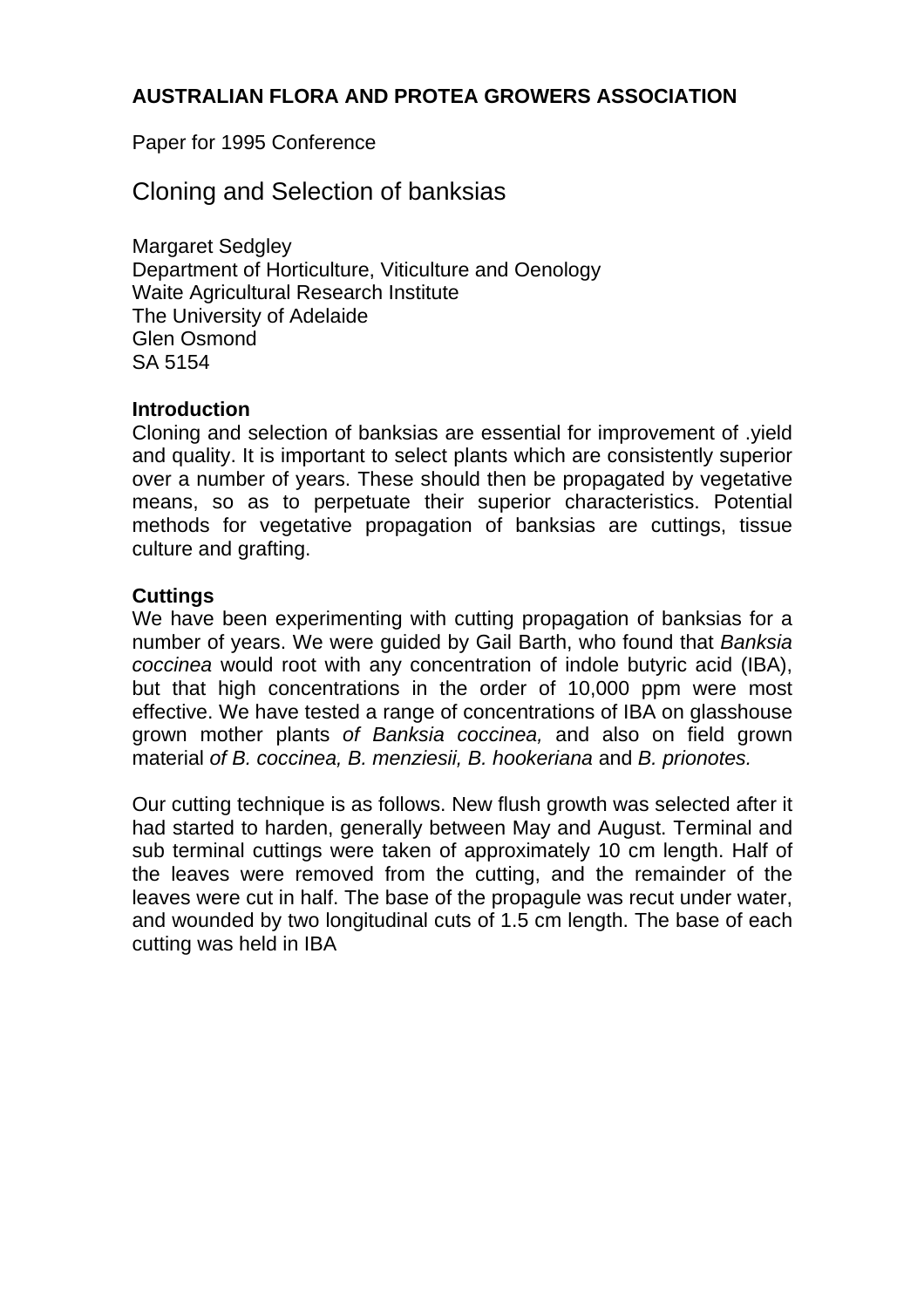solution for five seconds. Each cutting was placed in an individual 5 cm diameter tube with equal volumes of peat, coarse sand and perlite, in an uncovered mist propagator with 25ºC bottom heat, with misting for five seconds every ten minutes. The mist propagator was housed in a three metre square glass-walled compartment of a glasshouse set at 18ºC the glasshouse had whitewash on the roof between October and April.

In the experiment with glasshouse grown mother plants of *Banksia coccinea,* the plants had been in the glasshouse for two years, and had been watered and fertilised regularly. These plants were in ideal condition. One reason which has been proposed for the poor rooting of woody plants, is the presence of phenolics which may interfere with the rooting process. To test this, some cuttings were treated with an antiphenolic treatment which comprised soaking the cuttings for 5 hours in a mixture of 1 g/l ascorbic acid and 1.5 g/l citric acid prior to IBA treatment. The experiment was set up as shown in Table 1.

Table 1. Treatments applied to cuttings taken from glasshouse grown mother plants of three plants of *Banksia coccinea* 

| Treatments                  |         | Number of cuttings |         |  |  |  |
|-----------------------------|---------|--------------------|---------|--|--|--|
| (ppm IBA)                   | Plant 1 | Plant 2            | Plant 3 |  |  |  |
|                             | 8       | 8                  | 8       |  |  |  |
| 1,000                       | 8       | 8                  | 8       |  |  |  |
| 5,000                       | 8       | 8                  | 8       |  |  |  |
| 10,000                      | 8       | 8                  | 8       |  |  |  |
| Anti-polyphenolic treatment |         |                    |         |  |  |  |
|                             |         | 8                  |         |  |  |  |
| 1,000                       |         |                    |         |  |  |  |
| 5,000                       |         | 8                  |         |  |  |  |
| 10,000                      |         |                    |         |  |  |  |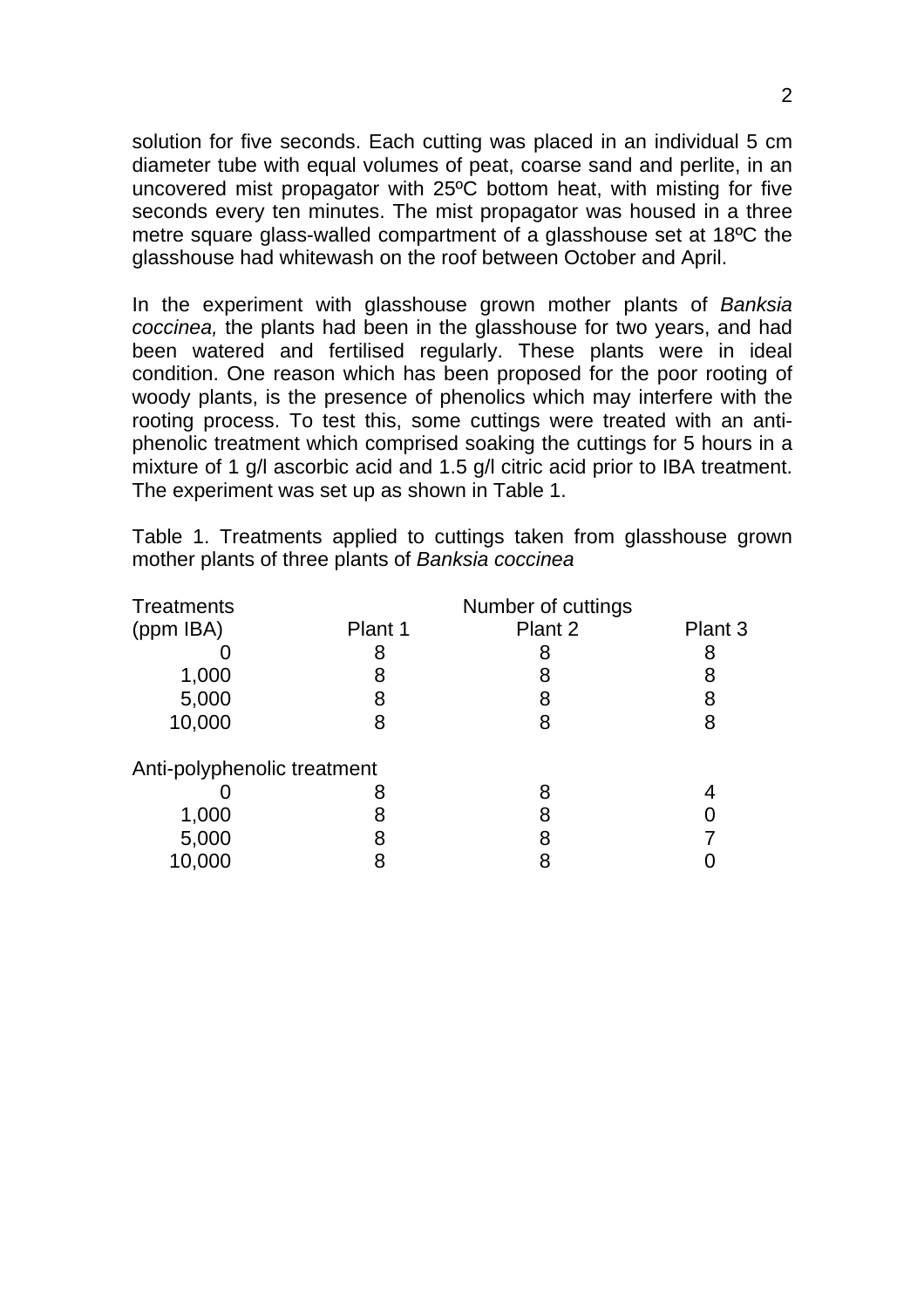The first roots started to appear after one month, but maximum rooting success was recorded at 6.5 months. In order to reduce root damage to a minimum, we scored success when the roots grew from the base of the tube. The results are shown in Table 2.

Table 2. Percent rooted cuttings at 6.5 months from glasshouse grown mother plants of three plants of *Banksia coccinea* 

| Plant                       |      | Average |       |        |      |
|-----------------------------|------|---------|-------|--------|------|
|                             | 0    | 1,000   | 5,000 | 10,000 |      |
| 1                           | 12.5 | 37.5    | 12.5  | 87.5   | 37.5 |
| $\overline{2}$              | 25   | 50      | 62.5  | 25     | 40.6 |
| 3                           | 25   | 0       | 25    | 12.5   | 15.6 |
| Average                     | 20.8 | 29.2    | 33.3  | 41.7   |      |
| Anti-polyphenolic treatment |      |         |       |        |      |
| 1                           | 12.5 | 50      | 50    | 50     | 40.6 |
| $\overline{2}$              | 50   | 12.5    | 75    | 37.5   | 43.7 |
| 3                           | 25   |         | 14.3  |        | 19.6 |
| Average                     | 29.2 | 31.2    | 46.4  | 43.7   |      |

As found by Gail Barth, there was a trend toward an increase in rooting with increased IBA concentration. There were also differences between plants in rooting ability. There was a slight increase in rooting following the anti-polyphenolic treatment.

For field grown material, which received less water and fertiliser than in the glasshouse, we found that the high levels of IBA were toxic. The results shown in Table 3 were obtained using 12 ppm IBA, which gave the most consistent results. *Banksia menziesii* was particularly poor in rooting ability, and further work is needed on this species. The variation between different plants in rooting ability is again shown.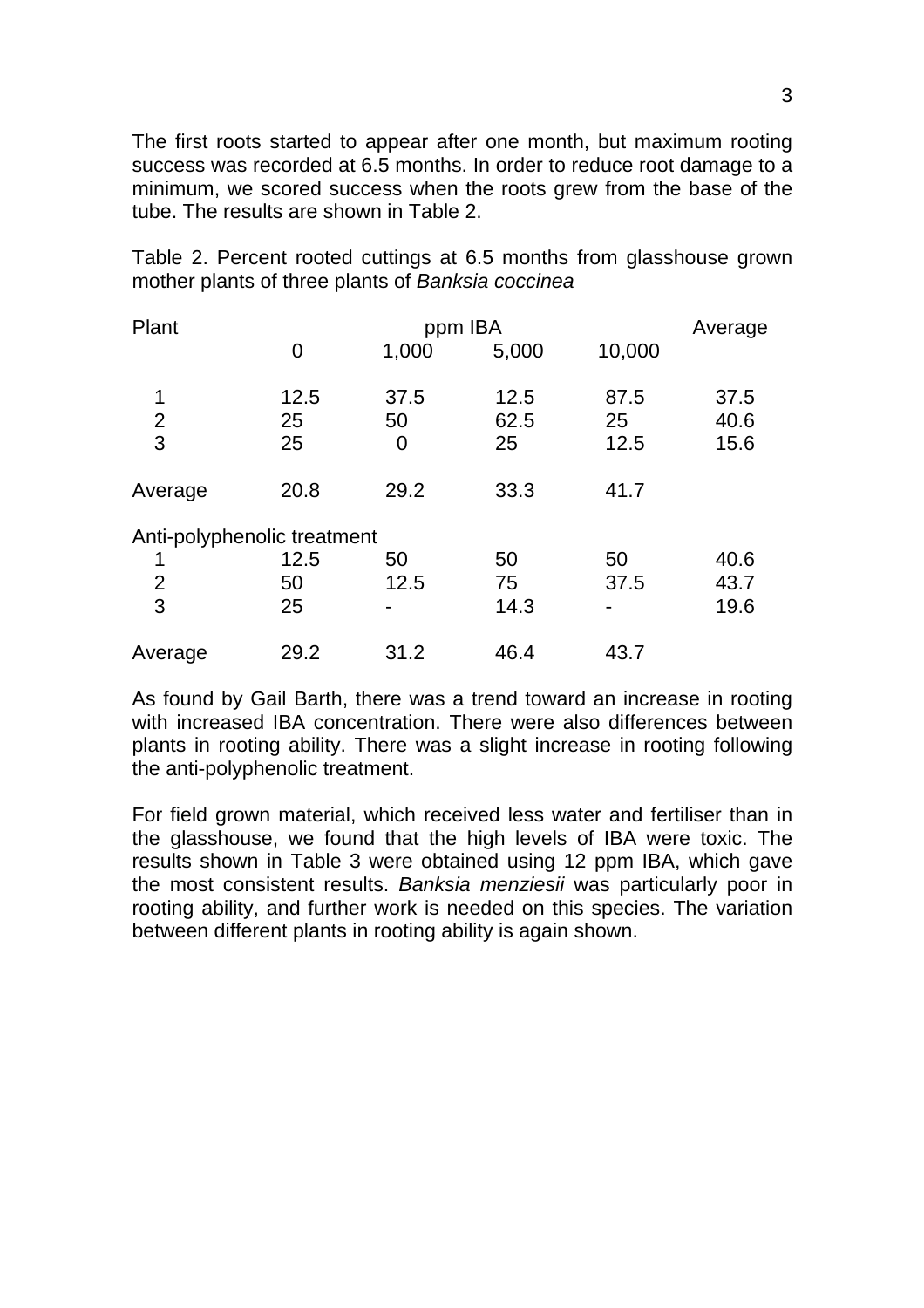|                    |             | <b>Species</b> |
|--------------------|-------------|----------------|
|                    | B. coccinea | B. menziesii   |
| Number of cuttings | 1000        | 459            |
| Number with roots  | 428         | 56             |
| % success          | 42.8        | 12.5           |
| Number of plants   | 18          | 11             |
| Number with roots  | 17          |                |
| Range of % success | - 85        | 0 - 20         |

Table 3. Rooting of cuttings of field grown material *of Banksia coccinea*  and *B. menziesii* 

Similar results to those for *Banksia coccinea* were obtained for *B. hookeriana* and *B*. *prionotes.* 

Paul Hoskyns and Sophie Bickford assisted with this work

#### **Tissue culture**

This work was conducted by a postgraduate student Kim Tynan, under joint supervision with me and Dr. Eileen Scott. *Banksia coccinea* and *B. spinulosa* var. *collina* were successfully multiplied *in vitro* for the first time using nodal segments from 6 - 12 month old seedlings. A modified half strength Murashige and Skoog medium with 2.2 µM benzyladenine and 0.05 µM IBA supported multiplication of both species. Shoots of *Banksia coccinea* were rooted *in vitro* using IBA or naphthalene acetic acid, but the plantlets could not be weaned successfully from the culture flask to the glasshouse.

# **Grafting**

Some work on grafting has been done by Gail Barth and by members of the Banksia Study Group. So far, the results have not been taken to commercialisation. We have not conducted any work as yet, but one of my postgraduate students, Raelene Mibus-Teuwsen, is planning to conduct some experiments in the near future.